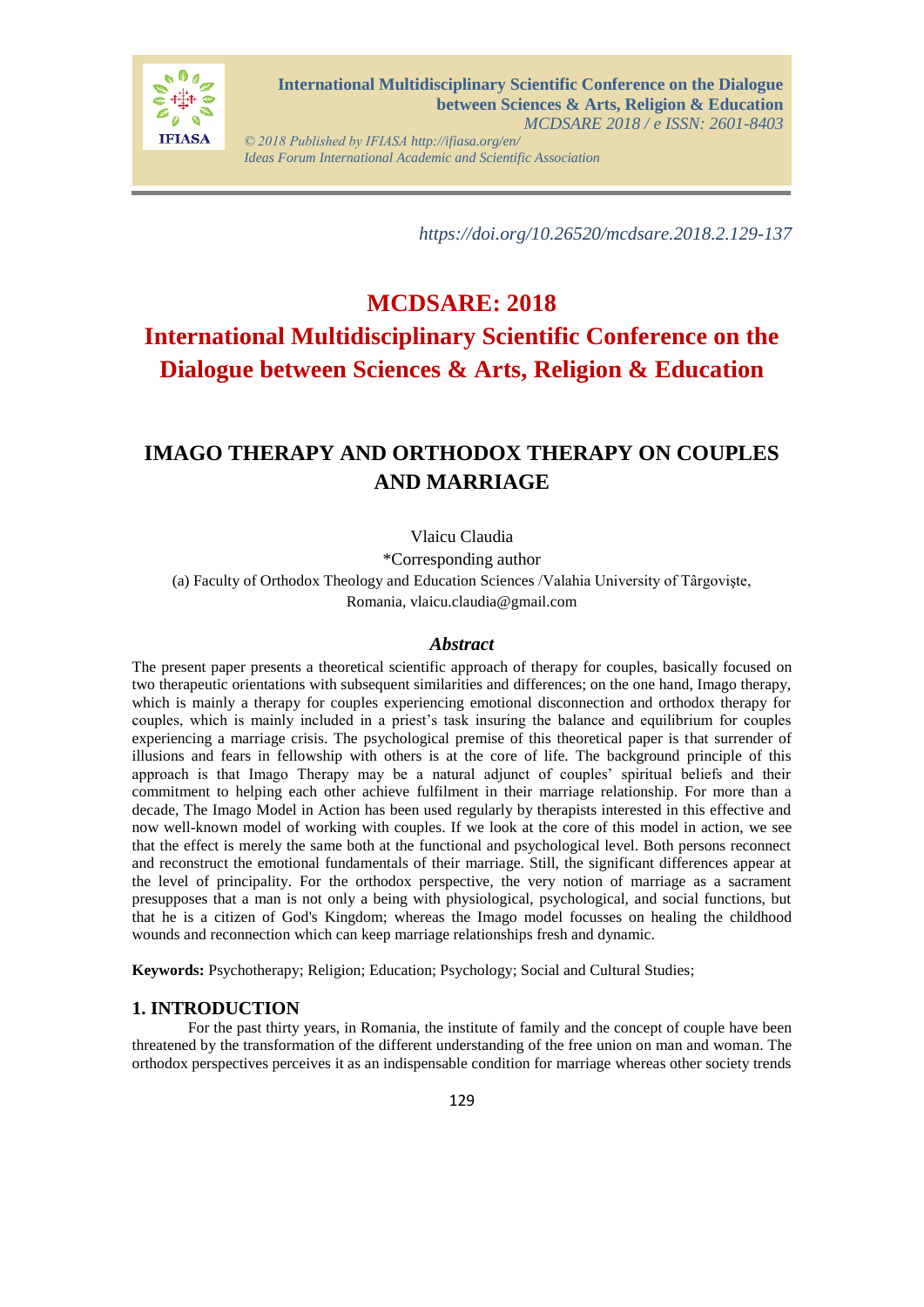such as secularization and moral relativism prefer to ignore the sacral nature of marriage. As for the therapeutic approaches, Imago therapy seemed to have been one of the unique forms of therapy that has similarities to the perspectives of orthodox view on marriage. Moreover, it has been proven a highly effective form of relationship and couples' therapy that has positively affected thousands of couples around the world. It is the only form of therapy which goes beyond reuniting the couples and seeks to bring back the sacred sense of universality and transcendence that the union between a man and a woman has had since its beginnings.

#### **2. PROBLEM STATEMENT**

The orthodox therapy for couples encompasses the following key concept: orthodox marriage and orthodox family (it does not accept to offer support for other types of families, being restricted to orthodox family). The Imago therapy includes the following key concepts: Imago Relationship Therapy (IRT), imago dialogue (through conflict to connection), Imago model in action (healing the wounds on invisibility), short-therapy.

We shall shortly describe the key concepts involved in the each of the two therapeutic approaches. **2.1. Orthodox family/marriage**

The institute of family is threatened today by such phenomena as secularization and moral relativism. The Orthodox Church asserts the sacral nature of marriage as her fundamental and indisputable doctrine. In the Orthodox Church, marriage is considered to be the oldest institution of divine law since it was instituted at the same time as the first human beings, Adam and Eve, were created (Gen. 2:23). Since its origin this union was not only the spiritual communion of the married couple – man and woman, but also assured the continuation of the human race. Blessed in Paradise, the marriage of man and woman became a holy mystery, which is mentioned in the New Testament in the story about Cana of Galilee, where Christ gave His first sign by turning water into wine thus revealing His glory (Jn. 2:11). The mystery of the indissoluble union of man and woman is the image of the unity of Christ and the Church (Eph. 5:32). The emphasis is on the Christ-centered nature of marriage.

The sacred nature of the God-established union allows it to be regarded as 'a small church, an image of the Church. Therefore, all counselling regarding this union shall be performed also in the church except for cases of illness. Through God's blessing, the union of man and woman is elevated, for communion is above individual existence as it introduces the spouses to a life in the image of the Kingdom of the Holy Trinity. A necessary condition for marriage is the faith in Jesus Christ to be shared by a bridal pair, husband and wife. The foundation of unity in marriage is unity in Christ, so that the marital love blessed by the Holy Spirit may reflect the love of Christ and His Church as a mystery of the Kingdom of God and the eternal life of humanity in the love of God (Hierotheos Vlachos, 2001).

The protection of the sacral nature of marriage has always been of crucial importance for the preservation of the family which reflects the communion of those tied by conjugal bonds both in the Church and in the whole society. Therefore, the communion accomplished in the sacrament of marriage is not simply a natural conventional relationship but a creative spiritual force realized in the sacred institution of the family. It is the only force that can ensure the protection and education of children both in the spiritual mission of the Church and in the life of society.

The orthodox doctrine views marriage as the heart of the family; and the family is realization of marriage. In today's world, a real threat to Orthodox Christians is constituted by the pressure to recognize new forms of cohabitation. The deepening crisis of marriage is a matter of profound concern for the Orthodox Church not only because of negative consequences for the whole society and a threat to internal family relationships, the principal victims of which are married couples and, in the first place, children because regrettably they usually begin to martyr innocently from their early childhood.

#### **2.2. Imago Relationship Therapy (IRT)**

Imago Relationship Therapy (IRT) was created by Dr. Harville Hendrix, author of the best-selling "Getting the Love You Want: A Guide for Couples (1988). "The term Imago is Latin for "image," and refers to the "unconscious image of familiar love." More than two decades ago Dr. Harville Hendrix and Dr. Helen LaKelly Hunt started providing resources for couples, therapists, or individuals seeking to find a way to be more effective in their life and relationships (http://imagorelationships.org/).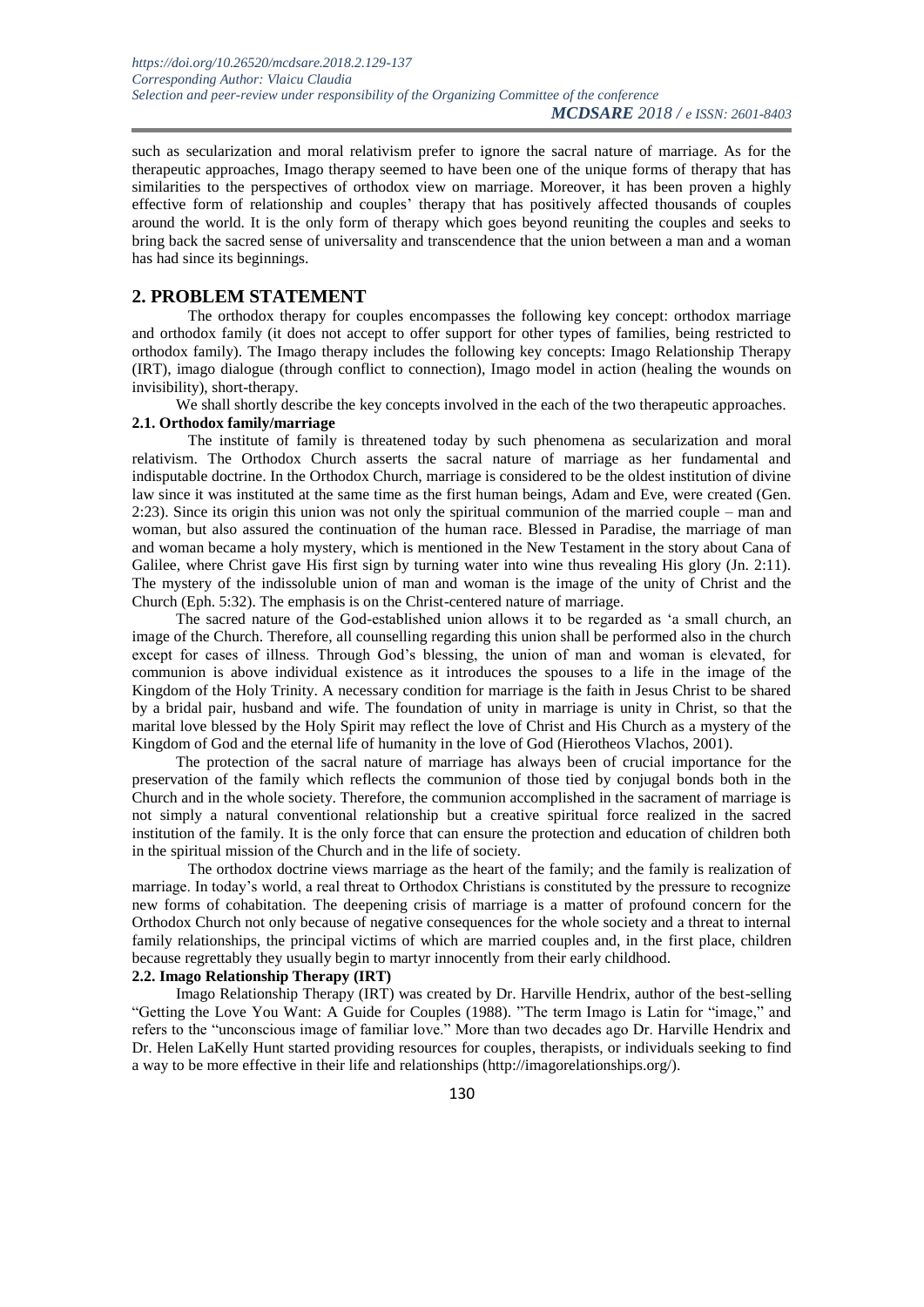After Freud, the fields of couples' therapy and family therapy, under the influence of the emerging relational insights, began more and more to focus on interpersonal variables of healing and on more efficient models of therapeutic change. At the same time, cultural shifts in the mental health field led to the development of managed care, which limited therapeutic access for clients to less than 10 sessions in contrast to the requirement of most short-term dynamic and relational models, which recommended 20–40 sessions.

While the influence of psychodynamic and relational therapies continued to focus on unravelling the complexities of the past and the unconscious, much marital therapy focused on communication skills, conflict resolution, behavior modification, and problem solving (Wade Luquet, 2007).

The Imago therapy is a short-term therapy. Why did we choose a short-term couples therapy? Wade Luquet (Short-term Couples Therapy- The Imago Model in Action, 2007) has cleverly and efficiently devised a model of couple therapy consisting of six sessions (although he also briefly describes the same program in formats of 8, 10 and 12 sessions respectively), which offers couples an easily understandable and adaptable philosophy of relationships, along with the appropriate communication and problem-solving skills in a time-limited framework.

Nevertheless, this model is well balanced, sensible and clearly structured and wisely acknowledges that most of the couple work takes place outside the therapy room. In Romania, therapists undergo formation and supervision in this type on therapy only for the last 10 years. Couple therapy in itself has no longer been regarded as shameful also for the past 10 years. Our country does not have a tradition in couple therapy approaches as America does. Nevertheless, we chose Luquet's short-term couple therapy model with its clearly structured and concisely described time-limited amount of sessions as fitted perfectly for a properly designed comparative study to the orthodox approach. There are, of course, other types of couple therapy that may undergo this SWOT comparative analysis that we are about to perform in this article. But we limit our comparative perspective to only these two. We prefer this therapeutic approaches as they both describe a model of couple therapy that is practical, intelligent, accessible, logical, respectful, and immediately useful for both clinicians and researchers.

In contrast to the skill-based marital therapies, Imago included identifying the impact of childhood on marital choice and marital dynamics and the importance of acquiring relational skills. The central relational skill was the Imago Couples Dialogue, and the role of the therapist was radically altered from "expert" to "facilitator" of the dialogue process.

Imago Dialogue became a powerful therapeutic intervention to help couples restore connection in their relationship and thereby repairing the rupture of connection in childhood (Short-term Couples Therapy- The Imago Model in Action, 2007).

Therefore, The Imago therapy involves the "Imago Dialogue" process; the letter is meant to help partners move from blame and reactivity to understanding and empathy. Before opening and bearing this dialogue, there is an important psychological premise that the therapist has to consider: there is often a connection between the frustrations experienced in adult relationships and early childhood experiences. For example: If one frequently felt criticized as a child, he/she will likely be sensitive to any criticism from, and feel criticized often by their partner. Likewise, if one felt abandoned, smothered, neglected, etc., these feelings will come up in their marriage/committed relationships. Most people face only a few of these "core issues," but they typically arise again and again within partnerships. This can overshadow all that is good in the relationship, leaving people to wonder if they have chosen the right mate.

The Imago dialogue therefore focusses not only on current practical problems of the couple but also on understanding each other's feelings and "childhood wounds" more empathically. Only then the partners may begin to heal themselves and their relationship, and move toward a more conscious relationship. With this process, a family formed of a man and a woman can transform conflicts into opportunities for healing and growth, and connect more deeply and lovingly with each other.

The ultimate outcome of a dialogical relationship is the creation of a conscious relationship within which both partners experience the restoration of the original condition of connection to all parts of oneself, to one's physical and social context, and to the cosmos—the experience of oneness which was lost in childhood.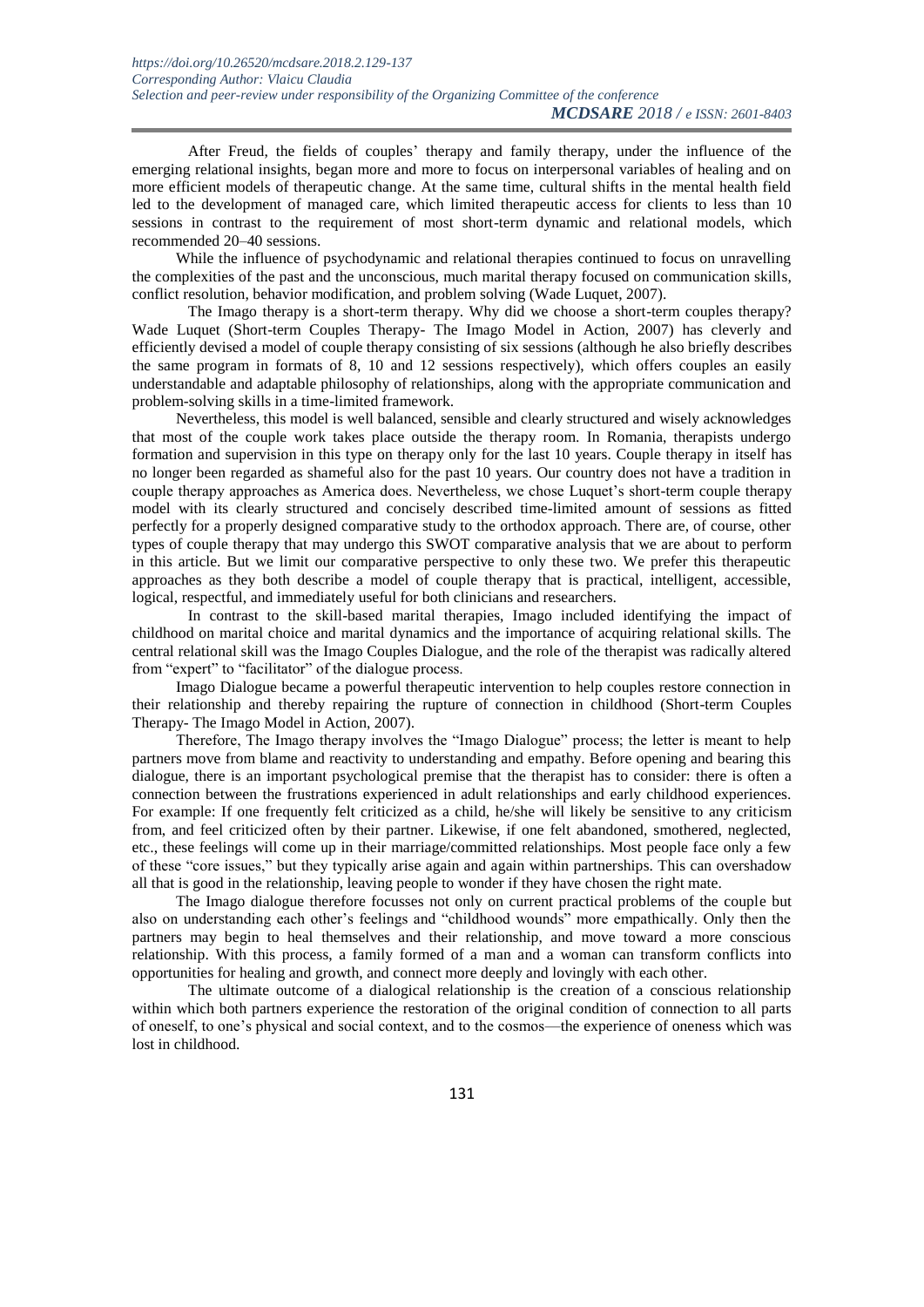#### **3.PURPOSE OF THE STUDY**

The purpose of this study is to find similarities and differences between the two therapeutic approaches as well as to suggest ways in which both types of therapies may interrelate and contribute together at helping the couple reunite. Therefore, we shall present a descriptive approach of each and starting from SWOT type analysis for each to envision a further interrelation.

#### **4.RESEARCH QUESTIONS**

This article is meant to identify lines where the two different approaches come together. Particularly, the priest may still be a counsellor and advisor for those who trust him as a person mainly but not necessarily as a messenger of God by appealing to Imago therapy. Paradoxically, in practice most orthodox priests in Romania apply techniques used in Imago therapy without even knowing it has a name. Imago therapy is new even for most Romanian psychotherapists and not known at all among orthodox priest in Romanian who do not seem to be open to apply psychotherapy techniques.

The next question is what brings forth orthodox therapy? From our point of view, it introduces another so-called "partner" in this relationship: that is Jesus Christ. The orthodox perspective on relationship explains the role of Jesus in the mirror of the orthodox conceptualization of the union. Therefore, what we are going to do next is to explain what are the similarities and differences between the two approaches.

1.If the psychological approach uses the two partners as the only resources for the case, the orthodox therapy brings forth a third partner, who is the most important part of the relationship.

2.The next key matter is that concerning the degree of religiosity of the partners and their faith. If they are true believers, that is they believe and accept there is this empowered third instance who can help them along with the solving of their conflicts then the therapy may develop smoothly according to the stages performed and established mostly by the priest. In they are not believers but appear to have asked for the priest advice, the letter may still help them by using techniques specific to Imago therapy (https://ortodoxiatinerilor.ro/tinerii-biserica/psihologie-ortodoxa/17384-tehnici-de-psihoterapie-vazutedin-perspectiva-ortodoxa).

In Romania, the general perception and position of Orthodox Church to psychotherapy is that of rejection. So the main question that arises here is why in many European and American countries the counselling provided by the priests is considered therapeutic and embraces many techniques from psychotherapy (of different orientations) and in Romania psychotherapy provided by specialists (psychotherapists, psychoanalysts and psychologist) is still considered something very different and even dangerous for the respective person involved in the process. More specifically, in Romania there are very few priests who are open to psychotherapy as a way of helping people and rather views it as a Devil's infused work.

Very few initiatives have been taken to defense psychotherapy and view it as a way of helping man reconstruct his personality. One of them was initiated by the Association of Psychologists and Orthodox Psychotherapists together with the Faculty of Sociology and Psychology from Timisoara. They organized an international symposium with the following theme: "Therapeutic valences of orthodox spirituality and main directions in the development of contemporary psychology in 2013."

Therefore, one core issue to debate is to find ways if there are any to validate both therapeutic approaches: Imago therapy is scientifically and empirically validated, their authors being well-known couple therapists who have witnessed the healing of hundreds of couples over the years whereas orthodox therapies in Romania are barely concepts and paradigms and recognized as such by very few priests. Most priests tend to avoid the term therapy when they talk about couples who ask for their help and prefer to see it as encompassed in the process of confession. Most of them see confession as a primary condition for further counselling. And this issue arises another research question: if offering couple counselling is pre-conditioned by the act of confession, wouldn't it be better for the people who do not attend church as much as requested by orthodox dogma to be offered first counselling and then requested to come for confession? Doesn't the act of confession request a great amount of trust of the individual first in the person of the priest? The authenticity of the act of confession isn't it given first by the act of trust that the believer puts in the hands of the priest? From this point of view, Imago therapy comes with a major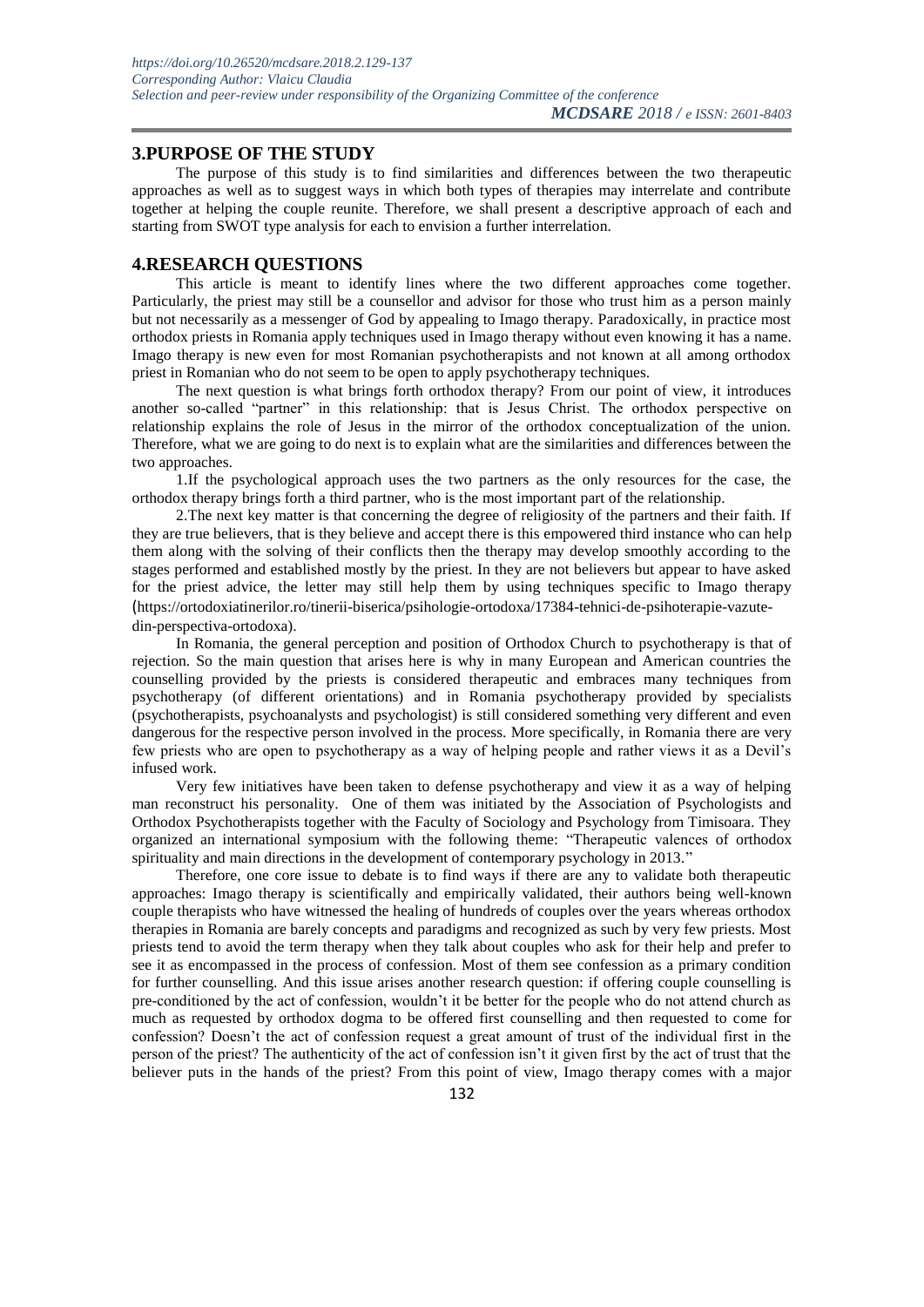advantage: it starts from a perceived reality that most of us have developed very good defense against accepting advice, especially if it looks like maybe we are in the wrong and are being told to do things right. Therefore, Imago couples' therapy takes a radically different approach. Imago therapy doesn't work to "fix" partners; it invites you to join within the therapeutic frame in working on the relationship as a whole. In Imago, nobody is right or wrong. The challenge is to learn how to talk together about things which really matter, in a way that feels safe, supportive, and positive (http://imagorelationships.org/pub/about-imago-therapy/what-is-imago).

During the process of Imago therapy both partners learn to work on the relationship themselves, they have the most power and they become the experts on their own relationship by learning to find out what is really going on for each partner, and understanding how things in the present have a deep emotional connection to their past. In the orthodox approach the assumption is that one partner should do something to undo the wrong the other one has done. The emphasis laid on right and wrong may amplify the feeling of guilt. Repentance, the feeling of regret and the striving to obey rules of the church is the main target of orthodox family therapy whereas the Imago therapy is not judgmental at all. It seeks to heal wounds of both partners and help them reconnect at the emotional level.

Therefore, another research question envisions advantages and disadvantages of both types of therapy.

#### **5.RESEARCH METHODS**

We shall draw and fill in the template of SWOT analysis, after we have clearly defined the concepts each therapy deals with.

| <b>INTERNAL FACTORS</b>                                                                                                                                                                                                                                                                                                                                                                                                                                                                                                                                                                                                                                                                         |                                                                                                                                                                                                                                                                                                                                                                                                                                                                                                                                                                    |
|-------------------------------------------------------------------------------------------------------------------------------------------------------------------------------------------------------------------------------------------------------------------------------------------------------------------------------------------------------------------------------------------------------------------------------------------------------------------------------------------------------------------------------------------------------------------------------------------------------------------------------------------------------------------------------------------------|--------------------------------------------------------------------------------------------------------------------------------------------------------------------------------------------------------------------------------------------------------------------------------------------------------------------------------------------------------------------------------------------------------------------------------------------------------------------------------------------------------------------------------------------------------------------|
| $SIRENGTHS (+)$                                                                                                                                                                                                                                                                                                                                                                                                                                                                                                                                                                                                                                                                                 | <b>WEAKNESSES (-)</b>                                                                                                                                                                                                                                                                                                                                                                                                                                                                                                                                              |
| -the purpose of marriage is wisdom, love<br>and the unity of partners and the fruit of this love<br>are the children<br>-orthodoxy in itself is regarded as a<br>therapeutic education (Ioan Romanidis)<br>-the priest has as model of the rapeutic<br>approach the Holly Fathers of the Church,<br>therefore he has previous models of success<br>regarding deification, the final purpose of<br>orthodox therapy<br>-the real therapy starts there where specific<br>passions are eliminated. The sole therapy is<br>found in the elimination of self-love, which is the<br>root of all those passions; this may be considered<br>a strength as the priest knows best where to start<br>from. | -the key element is the priest; he is the<br>main person leading the couple to healing; he<br>shall be endowed with qualities of a therapist<br>therefore it is assumed that he has already<br>successfully underwent a process of healing<br>himself<br>-the role of the priest cannot be performed<br>by a woman; still the most therapeutic qualities<br>belong to the anima part of us Jung); the priest<br>asks the woman in the relation to be calm,<br>obedient and patient and most of the times to help<br>the man recover from his illness or weaknesses |

#### **ORTHODOX THERAPY**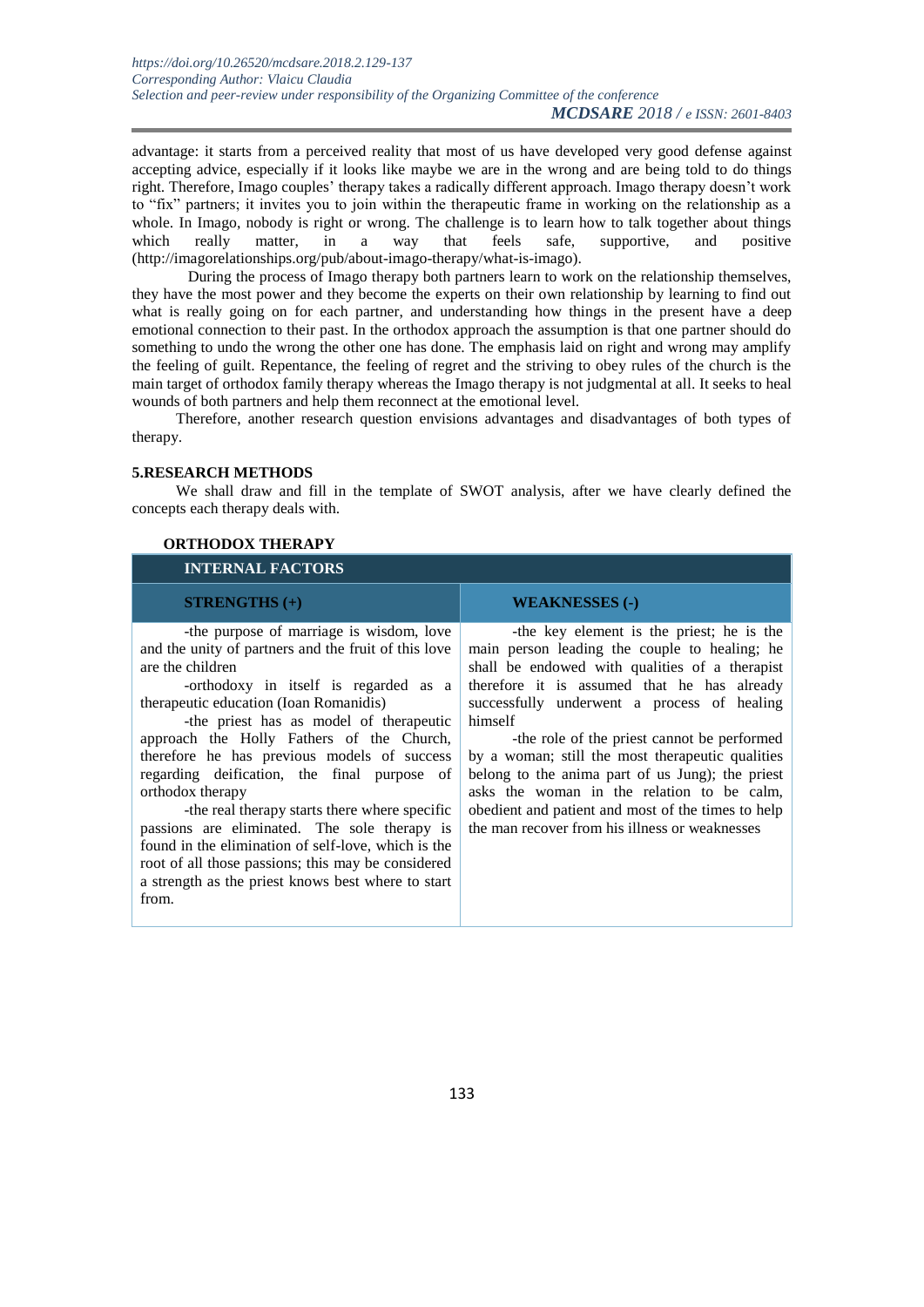#### *MCDSARE 2018 / e ISSN: 2601-8403*

#### **EXTERNAL FACTORS**

#### **OPPORTUNITIES (+)**

-it resembles medicine as it cures the person

-the meeting with a priest (endowed with the gift of healing) is a chance for each partner to reach the beatitude of the state given by deification

- in the healing process of the respective couple, each partner starts with the model of Christ; they are supposed to find within the Church and in their relation to the priest the connection with God they need to rebuild their relationship

-according to the orthodox dogma, the Holly parents, theology is in correlation to health and the fight for healing); it is mainly and before anything else, a scientific therapy (Hierotheos Vlachos, Orthodox Psychotherapy); however, this perspective is not embraced but psychiatrists and psychologists or research psychologists (not yet)

#### **THREATS (-)**

-if healing means reaching the state of deification, then it may be possible that the partners don't get access to this unless the priest has done it before; therefore, the healing process is not so much in the hands of the partners but in the priest's.

-heading someone to deification without having a previous experience is a bad thing; it may be regarded as a fall in itself; the priest has to be worthy of such a therapeutic task of deification

-the healing process is not a scientific approach but an art; it is a gift one transmits forward in different shapes and forms chosen by the priest; the main forms follow the holly tradition of the church along with the orthodox marriage rules; still the priest has to be a visionary person, as not all rules and methods apply to all couples and therefore it is not a moral healing but a theological one empowered by the Revelation of God

-external intervention is necessary in the process; an intervention that for us was realized, in the Person of Christ. Christ is the only truly "healthy" Person - not because He is also God (as the notions of "healthy" or "sick" do not apply to God) - but because of His human nature, which is unaffected by any inherited deterioration, and permanently joined (voluntarily and freely) thanks to the hypostatic - the personal - union with God, He has transcended deterioration and death. Consequently, no therapy (as a true and radical elimination of sickness) can be considered without Christ.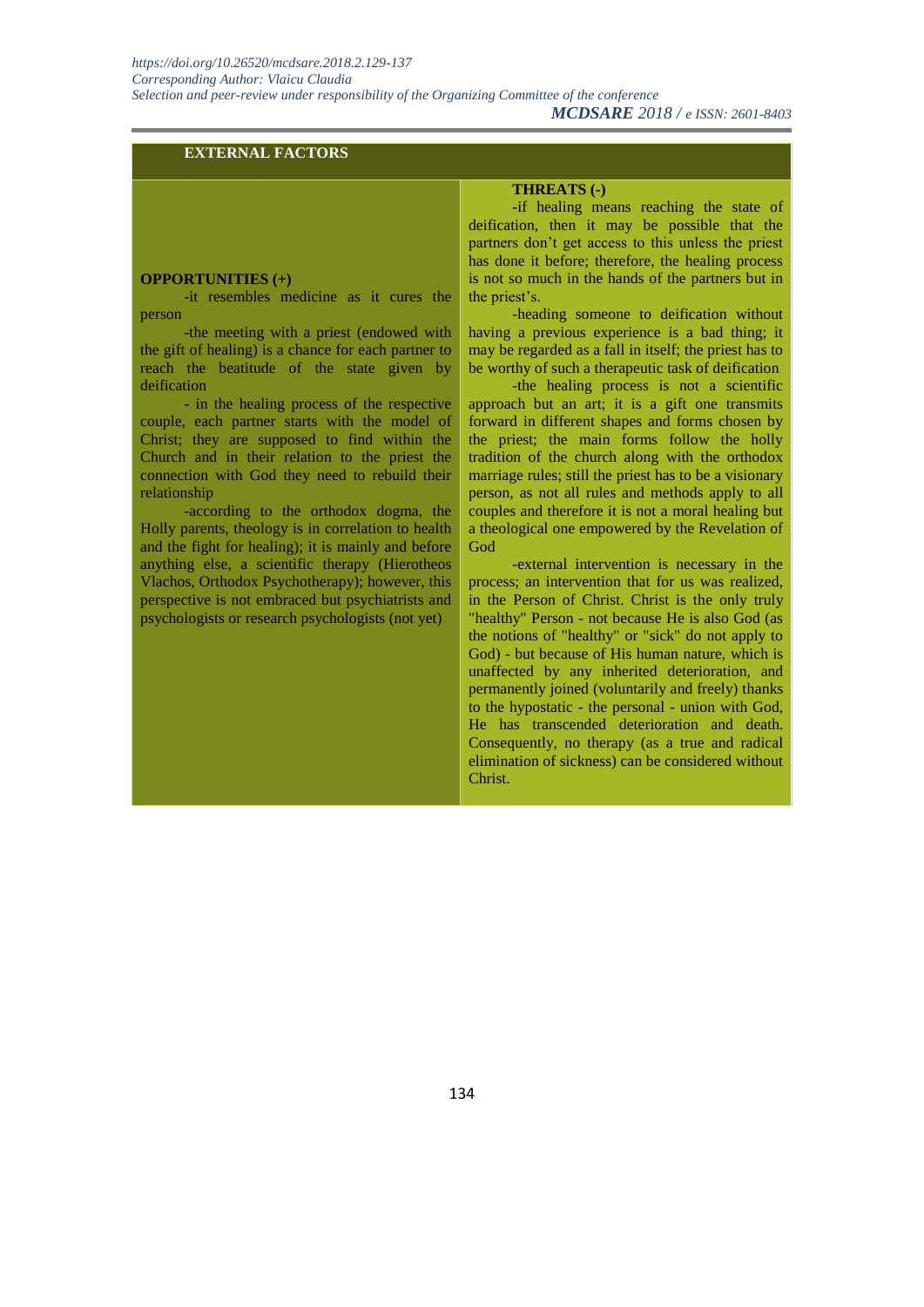| <b>IMAGO THERAPY</b>                                                                                                                                                                                                                                                                                                                                                                                                                                                                                                                                                                                   |                                                                                                                                                                                                                                                                                                                                                                                                                                                                                                                                                                                                                                                                                                                                                                                                                                                                                                                                                                                                                                                                                                                                                                                                                                                                                                                                                  |
|--------------------------------------------------------------------------------------------------------------------------------------------------------------------------------------------------------------------------------------------------------------------------------------------------------------------------------------------------------------------------------------------------------------------------------------------------------------------------------------------------------------------------------------------------------------------------------------------------------|--------------------------------------------------------------------------------------------------------------------------------------------------------------------------------------------------------------------------------------------------------------------------------------------------------------------------------------------------------------------------------------------------------------------------------------------------------------------------------------------------------------------------------------------------------------------------------------------------------------------------------------------------------------------------------------------------------------------------------------------------------------------------------------------------------------------------------------------------------------------------------------------------------------------------------------------------------------------------------------------------------------------------------------------------------------------------------------------------------------------------------------------------------------------------------------------------------------------------------------------------------------------------------------------------------------------------------------------------|
| <b>INTERNAL FACTORS</b>                                                                                                                                                                                                                                                                                                                                                                                                                                                                                                                                                                                |                                                                                                                                                                                                                                                                                                                                                                                                                                                                                                                                                                                                                                                                                                                                                                                                                                                                                                                                                                                                                                                                                                                                                                                                                                                                                                                                                  |
| <b>STRENGTHS</b> (+)                                                                                                                                                                                                                                                                                                                                                                                                                                                                                                                                                                                   | <b>WEAKNESSES (-)</b>                                                                                                                                                                                                                                                                                                                                                                                                                                                                                                                                                                                                                                                                                                                                                                                                                                                                                                                                                                                                                                                                                                                                                                                                                                                                                                                            |
| -The basic thesis of Imago Relationship<br>Therapy is that each person is a creation and<br>function of relationship and in turn is a creator of<br>the relationship in which he or she functions.<br>-the goal of therapy is to help couples co-<br>create a conscious marriage. The role of the Imago<br>Therapist, in contrast to that of both traditional<br>long-term and short-term therapists who function<br>as experts and the source of healing, is to facilitate<br>a therapeutic process that empowers the partners in<br>the relationship to heal each other and grow<br>toward wholeness | Happy and stable couples are able to feel<br>into each other's experience and have a visceral<br>understanding of the other's feelings, whether of<br>anger, frustration, confusion, or joy. Still, many<br>partners aren't able to access empathy; even if<br>they have cognitive empathy they may lack<br>affective/emotional one. Counselors working<br>with couples who lack attachment and empathy<br>skills will need to create a sense of safety from<br>which empathy can be born, helping the listening<br>partner listen fearlessly to a partner's feelings,<br>and then validating the partner's experience<br>rather than trying to marginalize or replace it<br>with his or her own version.<br>-Although love is a powerful impetus for<br>husbands and wives to help and support each<br>other, to make each other happy, and to create a<br>family, it does not in itself create the substance<br>of the relationship-the personal qualities and<br>skills that are crucial to sustain it and make it<br>grow. Special personal qualities are crucial for a<br>happy relationship: commitment, sensitivity,<br>generosity, consideration, compromise,<br>and<br>follow through with joint decisions.<br>-people form union by marrying for a lot<br>of reasons and love is not always the first or the<br>most important reason. |

### **EXTERNAL FACTORS**

#### **OPPORTUNITIES (+)**

-the goal of therapy is to help couples cocreate a conscious marriage. The role of the Imago Therapist, in contrast to that of both traditional long-term and short-term therapists who function as experts and the source of healing, is to facilitate a therapeutic process that empowers the partners in the relationship to heal each other and grow toward wholeness. To help them become therapists for each other, he functions as a coach rather than as expert or source of healing.

-If the work is with an individual not in relationship, the focus is the same—his or her functioning in relationship. Since the dialogical process can be learned quickly, the need for the therapist becomes healing may take years, but the internalization of the process can be achieved in a few weeks**.**

#### **THREATS (-)**

When couples come for couples counseling, many will have an eroded base of respect and trust for each other; that they usually come as a last resort and they have built up enormous resentments by the time they get into therapy (**an** enormous amount of resentment can build up in that time)

*MCDSARE 2018 / e ISSN: 2601-8403* 

-Escalation is a communication style that fans the flames of the conflict and brings about intense emotion. Invalidation occurs when a partner negates, counters, or ignores the experience expressed by a partner. Couples who don't manage to learn structured communication techniques, such as the Couples Dialogue of Imago won't be able to prevent these corrosive behaviours from occurring in their conflictual interactions.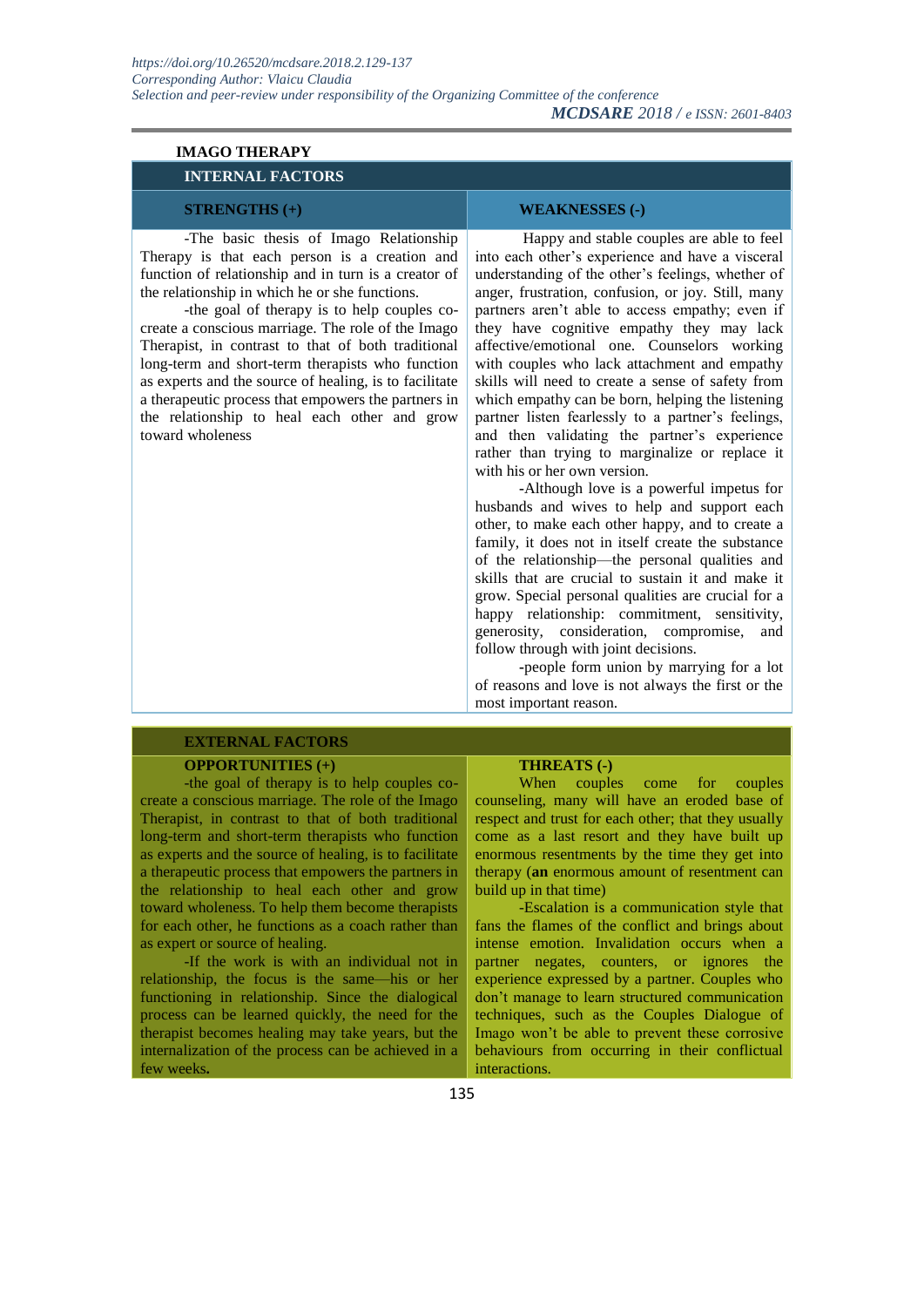*MCDSARE 2018 / e ISSN: 2601-8403* 

- a family formed of a man and a woman can transform conflicts into opportunities for healing and growth, and connect more deeply and lovingly with each other.

#### **6. FINDINGS**

Although orthodox psychotherapy includes apparently all cases of people, it refers to all people, one cannot get access to it unless he or she agrees to the orthodox tradition and have faith. So even if one is born orthodox by tradition, he cannot get help from an orthodox priest unless he deeply agrees and is committed to understanding and living the family relationship according to the orthodox rules, dogma and believes. According to Orthodox Tradition, after Adam's Fall, Man became ill, death entered into the person's being and caused many anthropological, social, even ecological problems. In the tragedy of his fall man maintained the image of God within him but lost completely the likeness of Him, since his communion with God was disrupted. However, the Incarnation of Christ and the work of the Church both aim at enabling the person to attain the likeness of God, that is, to re-establish communion with God. By adhering to Orthodox therapeutic treatment as conceived by the Holy Fathers of the Church, Man can cope successfully with his thoughts and thus solve his problems completely and comprehensively. As for the marriage dysfunctionality or problems, the final purpose in marriage should be not merely emotional reconnection like in Imago therapy, bur healing and salvation. As for the stages of healing, they are known and encompassed in the orthodox dogma or theology which is understood here as a therapeutic approach. The priest is the representative of Theology which is regarded in the orthodox therapy paradigm as the person endowed with the gift of guiding the couple achieve this state of healing. He is supposed to have experienced it before and be a model just like the Model of Christ.

The basic thesis of Imago Relationship Therapy is that each person is a creation and function of relationship and in turn is a creator of the relationship in which he or she functions. Each person begins life essentially connected to all aspects of himself and to his physical, social, and cosmic context. He is whole and experiences a oneness with everything. The human problem results from a rupture of this essential connection, a rupture caused by unconscious parenting which does not support the maintenance of original connection. This results in separation from self-parts and alienation from others which create the problematic character of the social context in which we live—flawed mental health, interpersonal tension, and social ills. The fundamental human yearning is to restore this original connection.

In the process leading to marriage, it seems that we choose to make a pair especially with a person who unconsciously recreates a relationship with a person similar to our original caretaker. Still at the unconscious level, each of the partners anticipates the healing of their emotional wounds and the recovery of their wholeness. The attempt at reconnection inevitably fails, however, because the similarity of the selected partner to the original parents results in the recreation of the original, wounding childhood situation, resulting in the power struggle. The goal of therapy is to help couples co-create a conscious marriage. The role of the Imago Therapist, in contrast to that of both traditional long-term and short-term therapists who function as experts and the source of healing, is to facilitate a therapeutic process that empowers the partners in the relationship to heal each other and grow toward wholeness. To help them become therapists for each other, he functions as a coach rather than as expert or source of healing. Essentially, the therapist helps partners in a committed partnership make contact with each other and eventually achieve empathic connection through a process called dialogue. The conscious and consistent use of the three phases of dialogue—mirroring, validation, and empathy—ultimately restores connection between partners, and this connection leads to healing of emotional wounds, resumption of developmental growth, and spiritual evolution.

As a conclusion, we may state that the two types of therapies are not similar from many points of view: firstly, at the level of content or dogma, secondly from the perspective of the person who leads the therapeutic process (the orthodox therapy is performed by a priest, within the Church-in Romania he does not need to go through other therapeutic formation or experience other form of counselling except for his own process of healing.); thirdly, they differ a lot in the final purpose. They may interfere at the technical